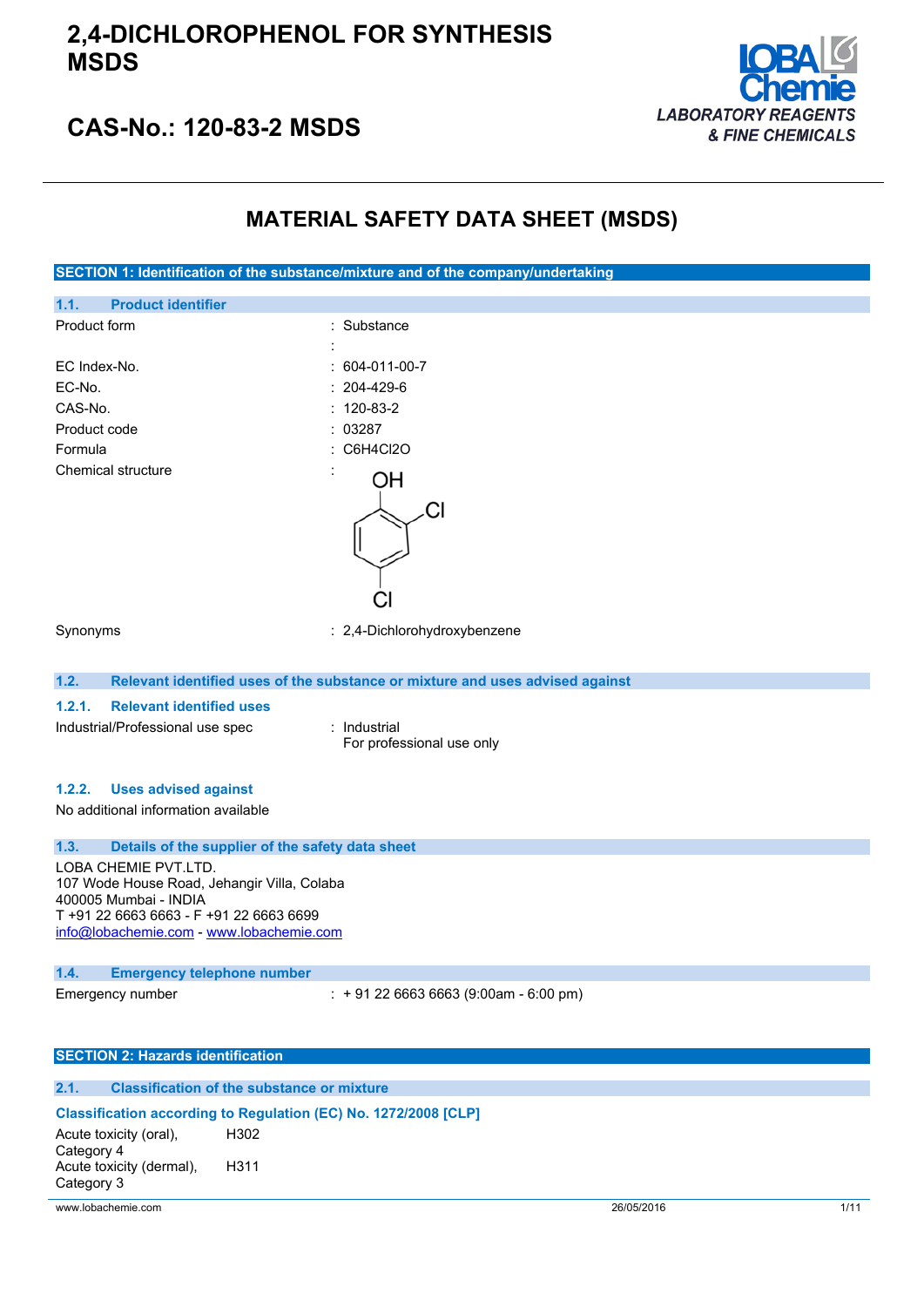## Safety Data Sheet

Skin corrosion/irritation, Category 1B H314 Hazardous to the aquatic H411 environment — Chronic Hazard, Category 2

Full text of H statements : see section 16

### **Classification according to Directive 67/548/EEC [DSD] or 1999/45/EC [DPD]**

T; R24 Xn; R22 C; R34 N; R51/53 Full text of R-phrases: see section 16

## **Adverse physicochemical, human health and environmental effects**

No additional information available

| 2.2.<br><b>Label elements</b>                              |                                                                                                                                                                                                                                                                                                       |
|------------------------------------------------------------|-------------------------------------------------------------------------------------------------------------------------------------------------------------------------------------------------------------------------------------------------------------------------------------------------------|
| Labelling according to Regulation (EC) No. 1272/2008 [CLP] |                                                                                                                                                                                                                                                                                                       |
| Hazard pictograms (CLP)                                    |                                                                                                                                                                                                                                                                                                       |
|                                                            | GHS05<br>GHS06<br>GHS09                                                                                                                                                                                                                                                                               |
| Signal word (CLP)                                          | : Danger                                                                                                                                                                                                                                                                                              |
| Hazard statements (CLP)                                    | $\therefore$ H302 - Harmful if swallowed.<br>H311 - Toxic in contact with skin.<br>H314 - Causes severe skin burns and eye damage.<br>H411 - Toxic to aquatic life with long lasting effects.                                                                                                         |
| Precautionary statements (CLP)                             | $\therefore$ P273 - Avoid release to the environment.<br>P280 - Wear protective gloves, protective clothing, eye protection, face protection.<br>P305+P351+P338 - IF IN EYES: Rinse cautiously with water for several minutes.<br>Remove contact lenses, if present and easy to do. Continue rinsing. |

#### **2.3. Other hazards**

No additional information available

|                           | <b>SECTION 3: Composition/information on ingredients</b> |  |  |
|---------------------------|----------------------------------------------------------|--|--|
|                           |                                                          |  |  |
| 3.1.<br><b>Substances</b> |                                                          |  |  |
| Name                      | : 2.4-DICHLOROPHENOL FOR SYNTHESIS                       |  |  |
| CAS-No.                   | $: 120-83-2$                                             |  |  |
| EC-No.                    | $: 204 - 429 - 6$                                        |  |  |
| EC Index-No.              | $: 604-011-00-7$                                         |  |  |
|                           |                                                          |  |  |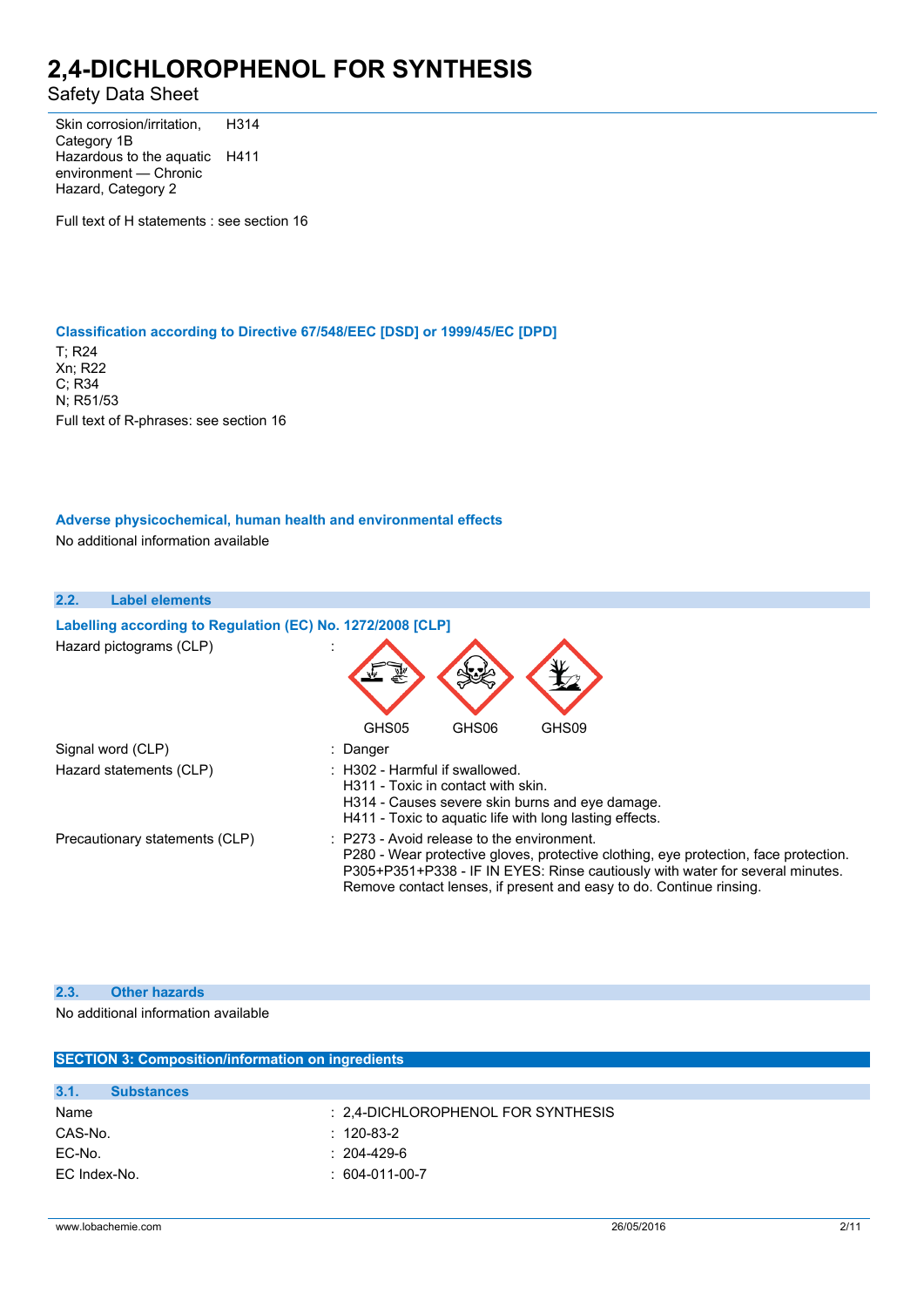Safety Data Sheet

Full text of R- and H-statements: see section 16

| 3.2.<br><b>Mixtures</b>                                             |                                                                                                                                                                    |      |
|---------------------------------------------------------------------|--------------------------------------------------------------------------------------------------------------------------------------------------------------------|------|
| Not applicable                                                      |                                                                                                                                                                    |      |
|                                                                     |                                                                                                                                                                    |      |
| <b>SECTION 4: First aid measures</b>                                |                                                                                                                                                                    |      |
|                                                                     |                                                                                                                                                                    |      |
| <b>Description of first aid measures</b><br>4.1.                    |                                                                                                                                                                    |      |
| First-aid measures after inhalation                                 | : Remove person to fresh air and keep comfortable for breathing. Immediately call a<br>POISON CENTER/doctor.                                                       |      |
| First-aid measures after skin contact                               | : Immediately call a POISON CENTER/doctor. Wash with plenty of water/ Wash<br>contaminated clothing before reuse.                                                  |      |
| First-aid measures after eye contact                                | : Rinse cautiously with water for several minutes. Remove contact lenses, if present<br>and easy to do. Continue rinsing. Immediately call a POISON CENTER/doctor. |      |
| First-aid measures after ingestion                                  | : Rinse mouth. Do NOT induce vomiting. Immediately call a POISON CENTER/doctor.                                                                                    |      |
| 4.2.<br>Most important symptoms and effects, both acute and delayed |                                                                                                                                                                    |      |
| Symptoms/effects                                                    | : Causes severe skin burns and eye damage.                                                                                                                         |      |
| Symptoms/effects after skin contact                                 | $:$ Toxic in contact with skin.                                                                                                                                    |      |
| Symptoms/effects after ingestion                                    | : Harmful if swallowed.                                                                                                                                            |      |
|                                                                     |                                                                                                                                                                    |      |
| 4.3.                                                                | Indication of any immediate medical attention and special treatment needed                                                                                         |      |
| Treat symptomatically.                                              |                                                                                                                                                                    |      |
| <b>SECTION 5: Firefighting measures</b>                             |                                                                                                                                                                    |      |
|                                                                     |                                                                                                                                                                    |      |
| 5.1.<br><b>Extinguishing media</b>                                  |                                                                                                                                                                    |      |
| Suitable extinguishing media                                        | : Carbon dioxide. Dry powder. Foam. Water spray.                                                                                                                   |      |
| Unsuitable extinguishing media                                      | : Do not use a heavy water stream.                                                                                                                                 |      |
|                                                                     |                                                                                                                                                                    |      |
| 5.2.<br>Special hazards arising from the substance or mixture       |                                                                                                                                                                    |      |
| No additional information available                                 |                                                                                                                                                                    |      |
| 5.3.<br><b>Advice for firefighters</b>                              |                                                                                                                                                                    |      |
| Protection during firefighting                                      | : Do not enter fire area without proper protective equipment, including respiratory                                                                                |      |
|                                                                     | protection.                                                                                                                                                        |      |
| <b>SECTION 6: Accidental release measures</b>                       |                                                                                                                                                                    |      |
|                                                                     |                                                                                                                                                                    |      |
| 6.1.                                                                | Personal precautions, protective equipment and emergency procedures                                                                                                |      |
| 6.1.1.<br>For non-emergency personnel                               |                                                                                                                                                                    |      |
| Emergency procedures                                                | : Evacuate unnecessary personnel.                                                                                                                                  |      |
| For emergency responders<br>6.1.2.                                  |                                                                                                                                                                    |      |
| Protective equipment                                                | : Use personal protective equipment as required.                                                                                                                   |      |
| <b>Emergency procedures</b>                                         | : Ventilate area.                                                                                                                                                  |      |
|                                                                     |                                                                                                                                                                    |      |
| 6.2.<br><b>Environmental precautions</b>                            |                                                                                                                                                                    |      |
| Avoid release to the environment.                                   |                                                                                                                                                                    |      |
|                                                                     |                                                                                                                                                                    |      |
| 6.3.<br>Methods and material for containment and cleaning up        |                                                                                                                                                                    |      |
| Methods for cleaning up                                             | : Soak up spills with inert solids, such as clay or diatomaceous earth as soon as<br>possible. On land, sweep or shovel into suitable containers.                  |      |
| 6.4.<br><b>Reference to other sections</b>                          |                                                                                                                                                                    |      |
| No additional information available                                 |                                                                                                                                                                    |      |
| www.lobachemie.com                                                  | 26/05/2016                                                                                                                                                         | 3/11 |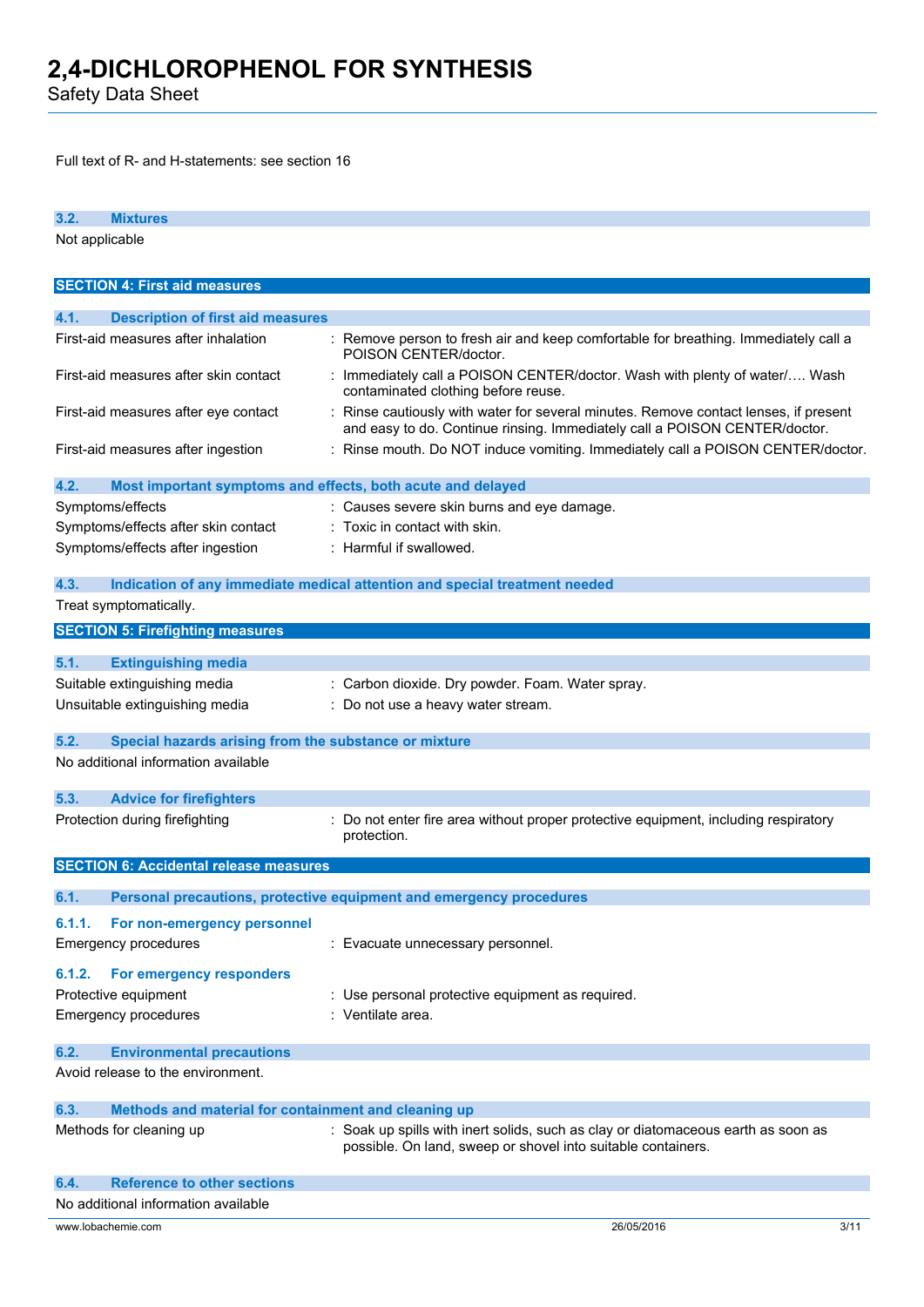Safety Data Sheet

| <b>SECTION 7: Handling and storage</b>                               |                                                                                                                                                                                   |
|----------------------------------------------------------------------|-----------------------------------------------------------------------------------------------------------------------------------------------------------------------------------|
|                                                                      |                                                                                                                                                                                   |
| <b>Precautions for safe handling</b><br>7.1.                         |                                                                                                                                                                                   |
| Precautions for safe handling                                        | : Avoid contact with skin and eyes. Do not breathe vapours. Provide good ventilation<br>in process area to prevent formation of vapour.                                           |
| Hygiene measures                                                     | : Do not eat, drink or smoke when using this product. Wash hands and other exposed<br>areas with mild soap and water before eating, drinking or smoking and when leaving<br>work. |
| Conditions for safe storage, including any incompatibilities<br>7.2. |                                                                                                                                                                                   |
| Storage conditions                                                   | : Store in a well-ventilated place. Keep container tightly closed.                                                                                                                |
| 7.3.<br>Specific end use(s)                                          |                                                                                                                                                                                   |
| No additional information available                                  |                                                                                                                                                                                   |
| <b>SECTION 8: Exposure controls/personal protection</b>              |                                                                                                                                                                                   |
|                                                                      |                                                                                                                                                                                   |
| 8.1.<br><b>Control parameters</b>                                    |                                                                                                                                                                                   |
| No additional information available                                  |                                                                                                                                                                                   |

| <b>Exposure controls</b><br>8.2.                              |                                                                    |
|---------------------------------------------------------------|--------------------------------------------------------------------|
| Hand protection                                               | Protective gloves                                                  |
| Eye protection                                                | Chemical goggles or face shield                                    |
| Skin and body protection                                      | : Wear suitable protective clothing                                |
| Respiratory protection                                        | : [In case of inadequate ventilation] wear respiratory protection. |
| <b>SECTION 9: Physical and chemical properties</b>            |                                                                    |
| 9.1.<br>Information on basic physical and chemical properties |                                                                    |
| Physical state                                                | : Solid                                                            |
| Molecular mass                                                | : 163.01 g/mol                                                     |
| Colour                                                        | White crystal.                                                     |
| Odour                                                         | : phenolic odour.                                                  |
| Odour threshold                                               | No data available                                                  |
| pH                                                            | : No data available                                                |
| Relative evaporation rate (butylacetate=1)                    | : No data available                                                |
| Melting point                                                 | : $37^{\circ}$ C                                                   |
| Freezing point                                                | No data available                                                  |
| Boiling point                                                 | 209 - 210 °C                                                       |
| Flash point                                                   | : 104 $^{\circ}$ C                                                 |
| Auto-ignition temperature                                     | :653 °C                                                            |
| Decomposition temperature                                     | : No data available                                                |
| Flammability (solid, gas)                                     | No data available                                                  |
| www.lobachemie.com                                            | 26/05/2016<br>4/11                                                 |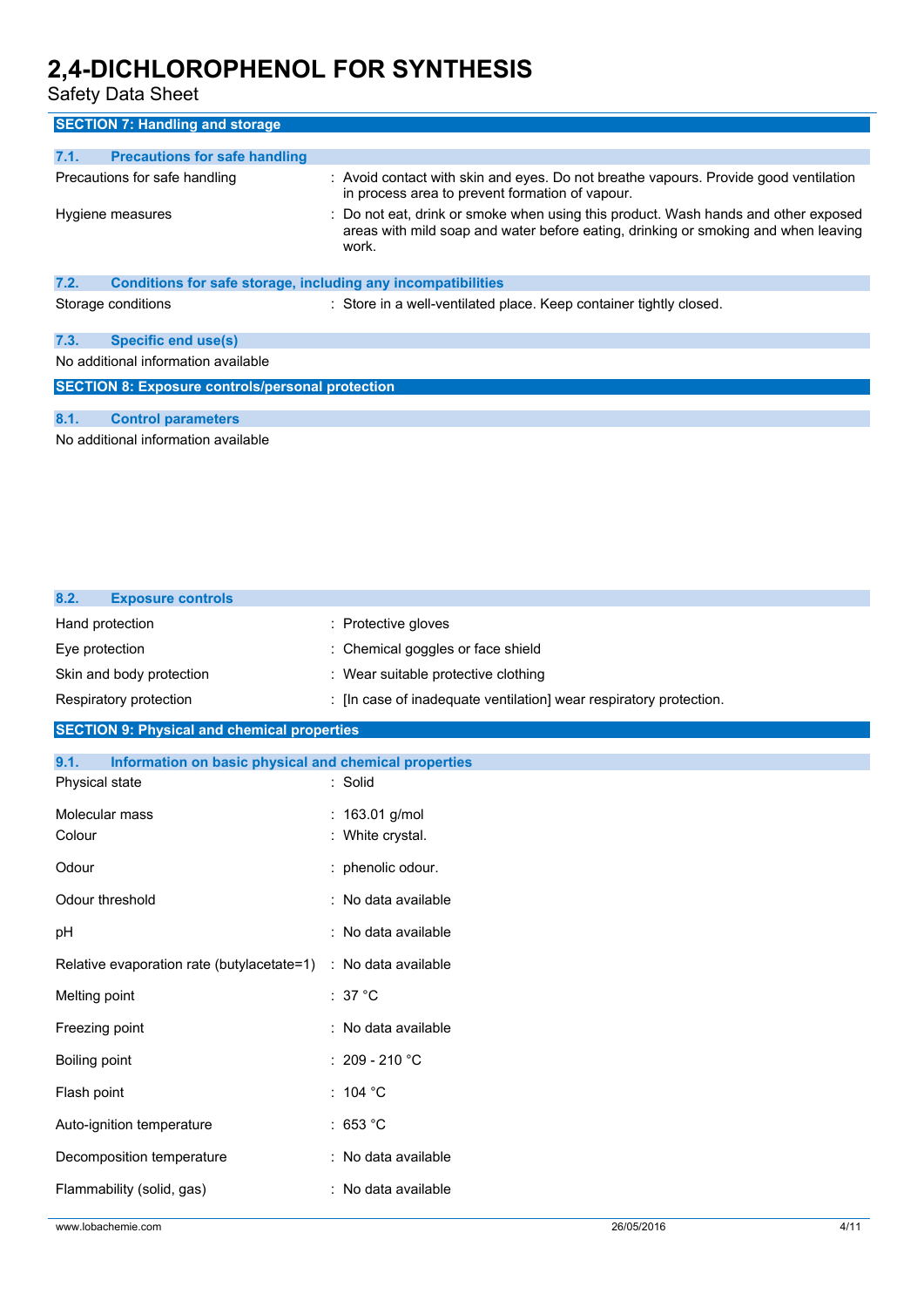Safety Data Sheet

| Safety Data Sheet                                                                                                      |                                                                                                            |
|------------------------------------------------------------------------------------------------------------------------|------------------------------------------------------------------------------------------------------------|
| Vapour pressure                                                                                                        | : 0.12 mm Hg at 20 $^{\circ}$ C                                                                            |
| Relative vapour density at 20 °C                                                                                       | : 5.6                                                                                                      |
| Relative density                                                                                                       | : No data available                                                                                        |
| Density<br>Solubility                                                                                                  | : $1.382$ g/cm <sup>3</sup><br>: Water: Slightly soluble                                                   |
| Log Pow                                                                                                                | : 3.06                                                                                                     |
| Viscosity, kinematic                                                                                                   | : No data available                                                                                        |
| Viscosity, dynamic                                                                                                     | : No data available                                                                                        |
| <b>Explosive properties</b>                                                                                            | : No data available                                                                                        |
| Oxidising properties                                                                                                   | : No data available                                                                                        |
| <b>Explosive limits</b>                                                                                                | : No data available                                                                                        |
| <b>Other information</b><br>9.2.<br>No additional information available<br><b>SECTION 10: Stability and reactivity</b> |                                                                                                            |
| 10.1.<br><b>Reactivity</b>                                                                                             |                                                                                                            |
| No additional information available                                                                                    |                                                                                                            |
| 10.2.<br><b>Chemical stability</b>                                                                                     |                                                                                                            |
| Stable under normal conditions.                                                                                        |                                                                                                            |
| 10.3.<br><b>Possibility of hazardous reactions</b>                                                                     |                                                                                                            |
| No additional information available                                                                                    |                                                                                                            |
| <b>Conditions to avoid</b><br>10.4.                                                                                    |                                                                                                            |
| Air contact. Direct sunlight. Moisture.                                                                                |                                                                                                            |
| <b>Incompatible materials</b><br>10.5.                                                                                 |                                                                                                            |
| No additional information available                                                                                    |                                                                                                            |
| 10.6.<br><b>Hazardous decomposition products</b>                                                                       |                                                                                                            |
| Thermal decomposition generates : Corrosive vapours.                                                                   |                                                                                                            |
| <b>SECTION 11: Toxicological information</b>                                                                           |                                                                                                            |
| 11.1.<br>Information on toxicological effects                                                                          |                                                                                                            |
| Acute toxicity                                                                                                         | : Oral: Harmful if swallowed. Dermal: Toxic in contact with skin.                                          |
| Skin corrosion/irritation<br>Serious eye damage/irritation<br>Respiratory or skin sensitisation                        | : Causes severe skin burns and eye damage.<br>Serious eye damage, category 1, implicit<br>: Not classified |

| Reproductive toxicity | : Not classified |
|-----------------------|------------------|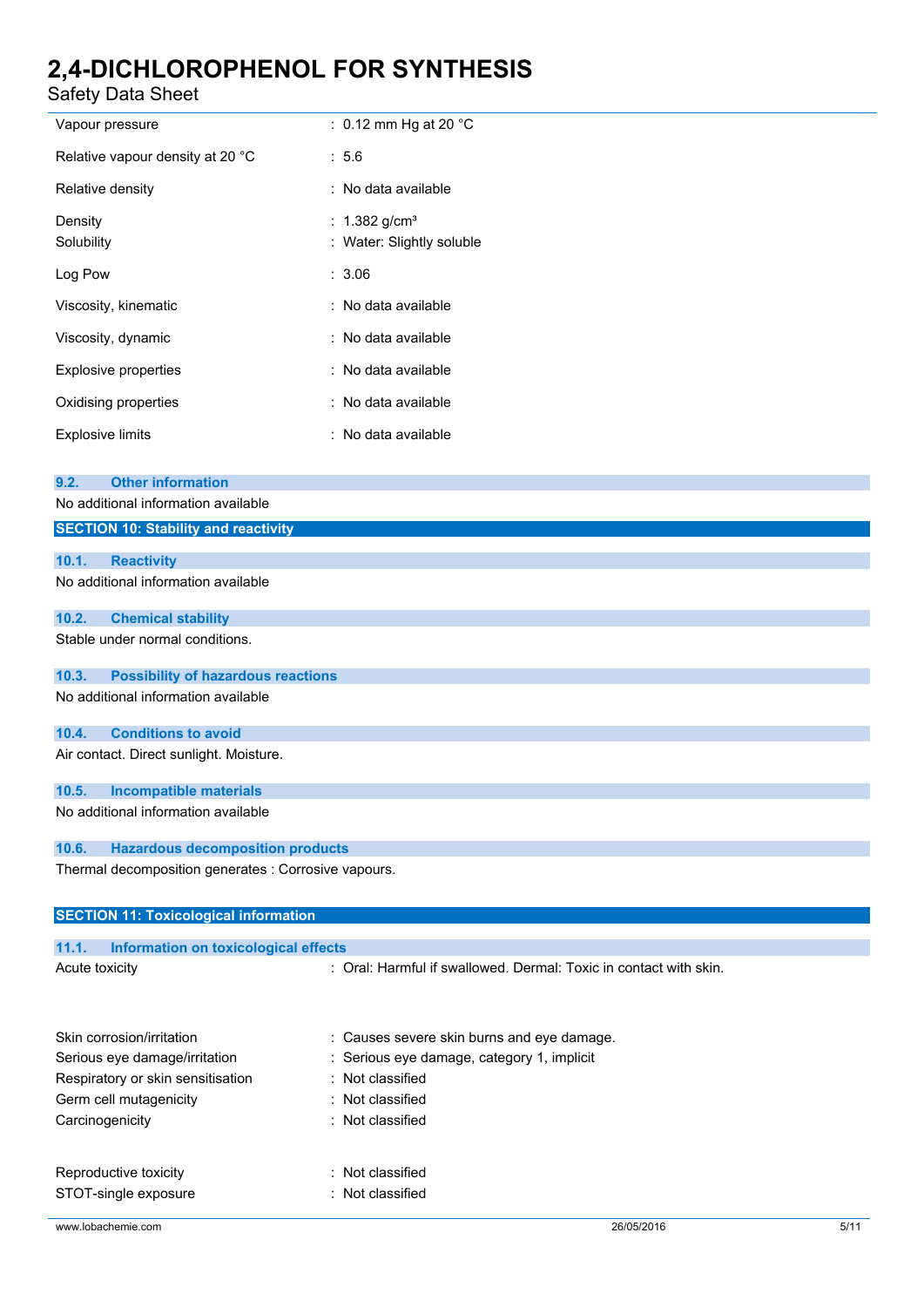Safety Data Sheet

| STOT-repeated exposure                                 | : Not classified                                    |
|--------------------------------------------------------|-----------------------------------------------------|
| Aspiration hazard                                      | : Not classified                                    |
|                                                        |                                                     |
| Potential adverse human health effects<br>and symptoms | : Harmful if swallowed. Toxic in contact with skin. |
| <b>SECTION 12: Ecological information</b>              |                                                     |
| 12.1.<br><b>Toxicity</b>                               |                                                     |
| Ecology - water                                        | : Toxic to aquatic life with long lasting effects.  |

| 12.2.<br><b>Persistence and degradability</b> |                                                         |
|-----------------------------------------------|---------------------------------------------------------|
| 2,4-DICHLOROPHENOL FOR SYNTHESIS (120-83-2)   |                                                         |
| Persistence and degradability                 | May cause long-term adverse effects in the environment. |

| 12.3.   | <b>Bioaccumulative potential</b>            |      |
|---------|---------------------------------------------|------|
|         | 2,4-DICHLOROPHENOL FOR SYNTHESIS (120-83-2) |      |
| Log Pow |                                             | 3.06 |

## **12.4. Mobility in soil**

No additional information available

### **12.5. Results of PBT and vPvB assessment**

No additional information available

|                 | 12.6. Other adverse effects                |                                                                                                                                                                  |
|-----------------|--------------------------------------------|------------------------------------------------------------------------------------------------------------------------------------------------------------------|
|                 | No additional information available        |                                                                                                                                                                  |
|                 | <b>SECTION 13: Disposal considerations</b> |                                                                                                                                                                  |
|                 |                                            |                                                                                                                                                                  |
| 13.1.           | <b>Waste treatment methods</b>             |                                                                                                                                                                  |
| recommendations | Product/Packaging disposal                 | : Dispose of contents/container to hazardous or special waste collection point, in<br>accordance with local, regional, national and/or international regulation. |
|                 | Ecology - waste materials                  | : Hazardous waste due to toxicity.                                                                                                                               |
|                 | <b>SECTION 14: Transport information</b>   |                                                                                                                                                                  |

In accordance with ADR / RID / IMDG / IATA / ADN

| 14.1.         | UN number |        |
|---------------|-----------|--------|
| UN-No. (ADR)  |           | : 2928 |
| UN-No. (IMDG) |           | : 2928 |
| UN-No. (IATA) |           | : 2928 |
| UN-No. (ADN)  |           | : 2928 |
|               |           |        |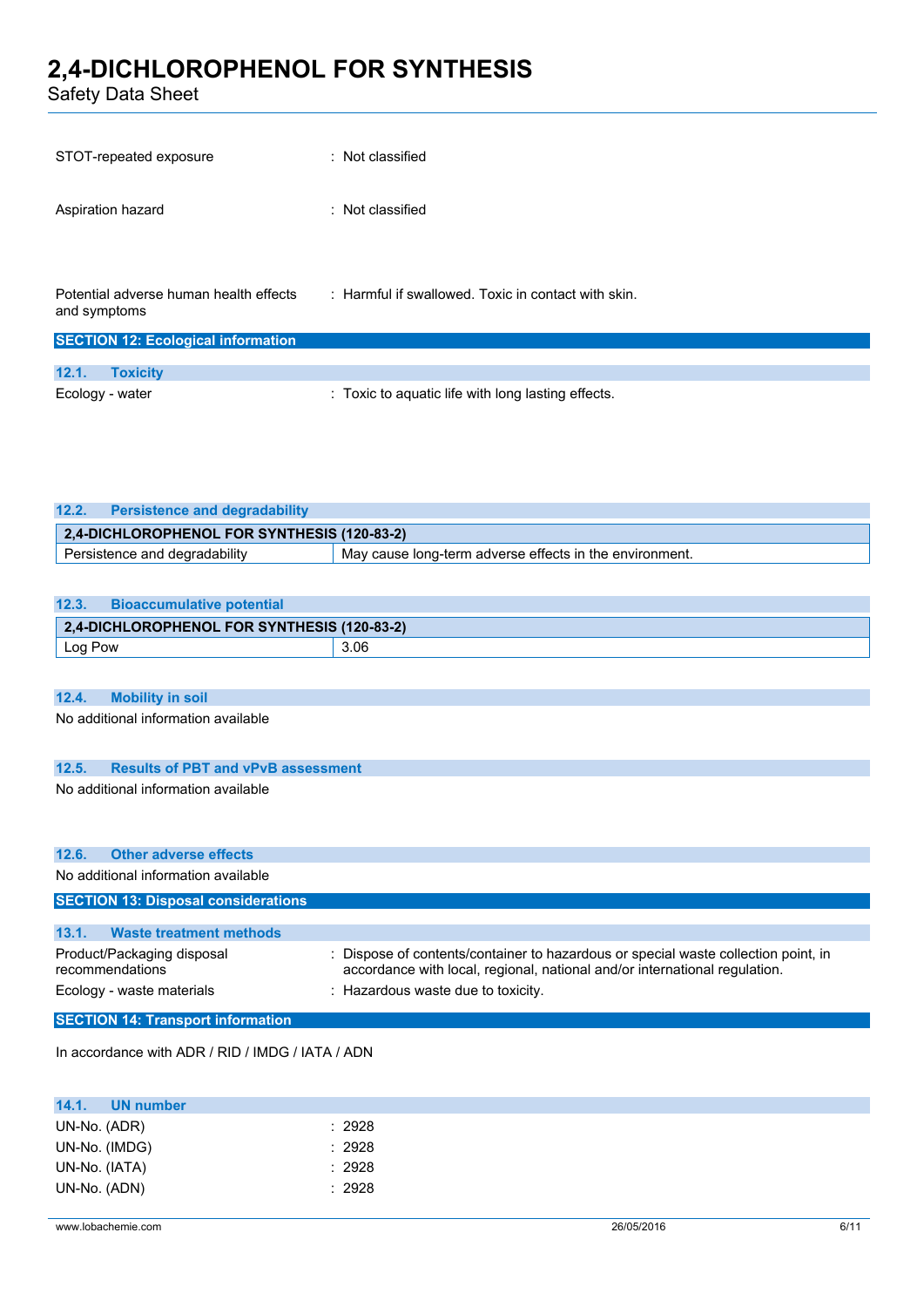| Safety Data Sheet                                         |                                                                                                               |  |  |
|-----------------------------------------------------------|---------------------------------------------------------------------------------------------------------------|--|--|
| UN-No. (RID)                                              | : 2928                                                                                                        |  |  |
| 14.2.<br><b>UN proper shipping name</b>                   |                                                                                                               |  |  |
| Proper Shipping Name (ADR)                                | : TOXIC SOLID, CORROSIVE, ORGANIC, N.O.S.                                                                     |  |  |
| Proper Shipping Name (IMDG)                               | : TOXIC SOLID, CORROSIVE, ORGANIC, N.O.S.                                                                     |  |  |
| Proper Shipping Name (IATA)                               | : Toxic solid, corrosive, organic, n.o.s.                                                                     |  |  |
| Proper Shipping Name (ADN)                                | : TOXIC SOLID, CORROSIVE, ORGANIC, N.O.S.                                                                     |  |  |
| Proper Shipping Name (RID)                                | : TOXIC SOLID, CORROSIVE, ORGANIC, N.O.S.                                                                     |  |  |
| Transport document description (ADR)                      | : UN 2928 TOXIC SOLID, CORROSIVE, ORGANIC, N.O.S., 6.1 (8), II, (D/E),<br>ENVIRONMENTALLY HAZARDOUS           |  |  |
| Transport document description (IMDG)                     | : UN 2928 TOXIC SOLID, CORROSIVE, ORGANIC, N.O.S., 6.1 (8), II, MARINE<br>POLLUTANT/ENVIRONMENTALLY HAZARDOUS |  |  |
| Transport document description (IATA)                     | : UN 2928 Toxic solid, corrosive, organic, n.o.s., 6.1, II, ENVIRONMENTALLY<br><b>HAZARDOUS</b>               |  |  |
| Transport document description (ADN)                      | : UN 2928 TOXIC SOLID, CORROSIVE, ORGANIC, N.O.S., 6.1 (8), II,<br>ENVIRONMENTALLY HAZARDOUS                  |  |  |
| Transport document description (RID)                      | : UN 2928 TOXIC SOLID, CORROSIVE, ORGANIC, N.O.S., 6.1 (8), II,<br>ENVIRONMENTALLY HAZARDOUS                  |  |  |
| 14.3.<br><b>Transport hazard class(es)</b>                |                                                                                                               |  |  |
| <b>ADR</b>                                                |                                                                                                               |  |  |
| Transport hazard class(es) (ADR)<br>Danger labels (ADR)   | : 6.1(8)<br>: 6.1, 8                                                                                          |  |  |
|                                                           |                                                                                                               |  |  |
| <b>IMDG</b>                                               |                                                                                                               |  |  |
| Transport hazard class(es) (IMDG)                         | : 6.1(8)<br>: 6.1, 8                                                                                          |  |  |
| Danger labels (IMDG)                                      |                                                                                                               |  |  |
|                                                           | 公                                                                                                             |  |  |
| <b>IATA</b>                                               |                                                                                                               |  |  |
| Transport hazard class(es) (IATA)<br>Hazard labels (IATA) | : 6.1(8)<br>: 6.1, 8                                                                                          |  |  |
|                                                           |                                                                                                               |  |  |

## **ADN**

| Transport hazard class(es) (ADN) |  |
|----------------------------------|--|
| Danger labels (ADN)              |  |

 $6.1 (8)$  $6.1, 8$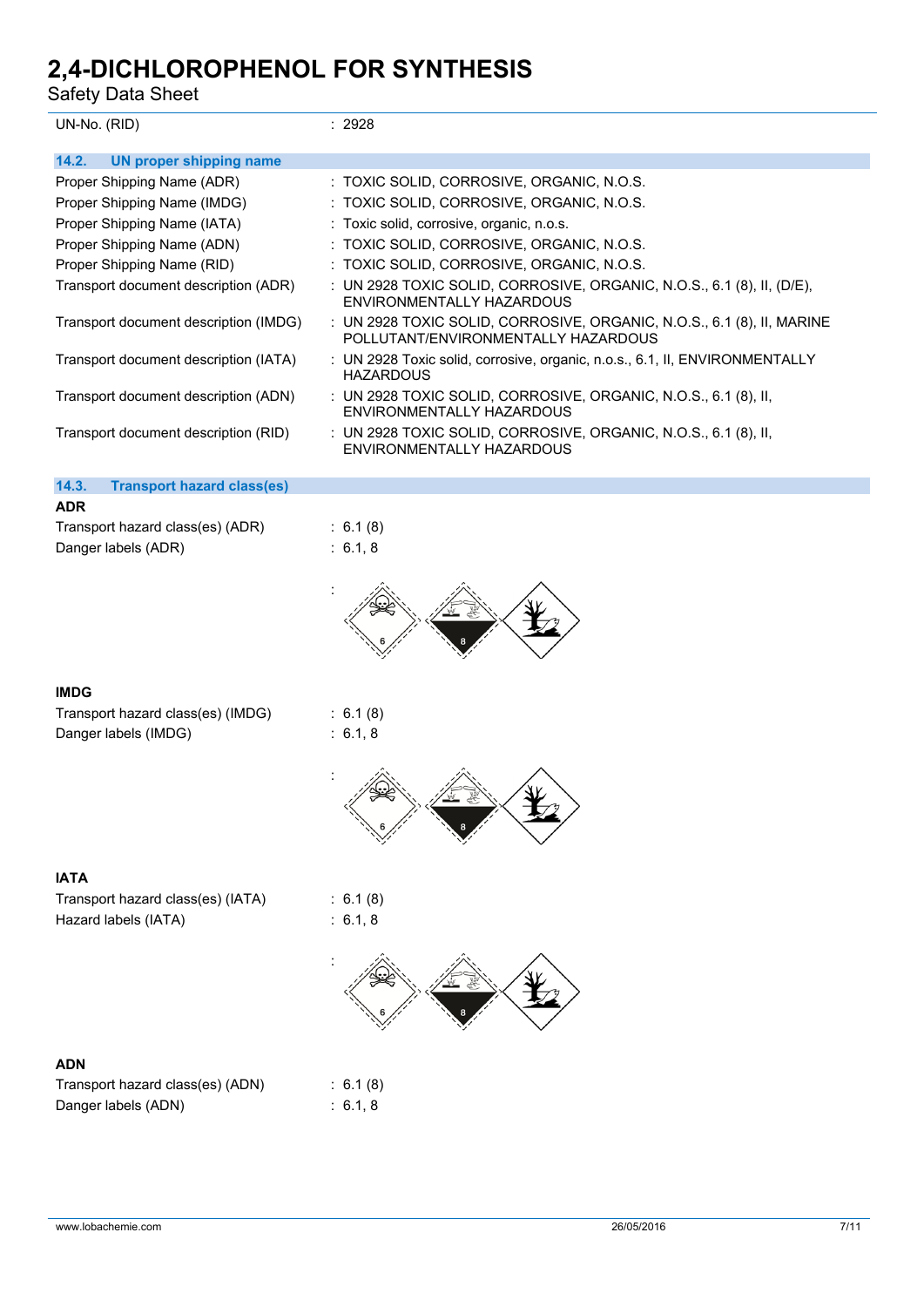Safety Data Sheet



### **RID**

Transport hazard class(es) (RID) : 6.1 (8) Danger labels (RID) : 6.1, 8



| 14.4. | <b>Packing group</b>          |       |
|-------|-------------------------------|-------|
|       | Packing group (ADR)           | ÷Ш    |
|       | Packing group (IMDG)          | ÷Ш    |
|       | Packing group (IATA)          | ÷Ш    |
|       | Packing group (ADN)           | ÷Ш    |
|       | Packing group (RID)           | ÷Ш    |
|       |                               |       |
| 14.5. | <b>Environmental hazards</b>  |       |
|       | Dangerous for the environment | : Yes |
|       | Marine pollutant              | : Yes |

| manno ponutunt    | .                                        |
|-------------------|------------------------------------------|
| Other information | : No supplementary information available |

| <b>Special precautions for user</b><br>14.6.                               |   |                 |
|----------------------------------------------------------------------------|---|-----------------|
| - Overland transport                                                       |   |                 |
| Classification code (ADR)                                                  |   | TC <sub>2</sub> |
| Special provisions (ADR)                                                   |   | 274             |
| Limited quantities (ADR)                                                   |   | 500q            |
| Excepted quantities (ADR)                                                  |   | $E = 54$        |
| Packing instructions (ADR)                                                 |   | P002, IBC06     |
| Mixed packing provisions (ADR)                                             |   | <b>MP10</b>     |
| Portable tank and bulk container<br>instructions (ADR)                     |   | T <sub>3</sub>  |
| Portable tank and bulk container special<br>provisions (ADR)               |   | : TP33          |
| Tank code (ADR)                                                            |   | : SGAH, L4BH    |
| Tank special provisions (ADR)                                              |   | TU15, TE19      |
| Vehicle for tank carriage                                                  |   | AT              |
| Transport category (ADR)                                                   |   | : 2             |
| Special provisions for carriage - Packages<br>(ADR)                        |   | : V11           |
| Special provisions for carriage - Loading,<br>unloading and handling (ADR) |   | : CV13, CV28    |
| Special provisions for carriage - Operation<br>(ADR)                       |   | : S9, S19       |
| Hazard identification number (Kemler No.)                                  | ÷ | 68              |
| Orange plates                                                              |   | 68              |
|                                                                            |   | 2928            |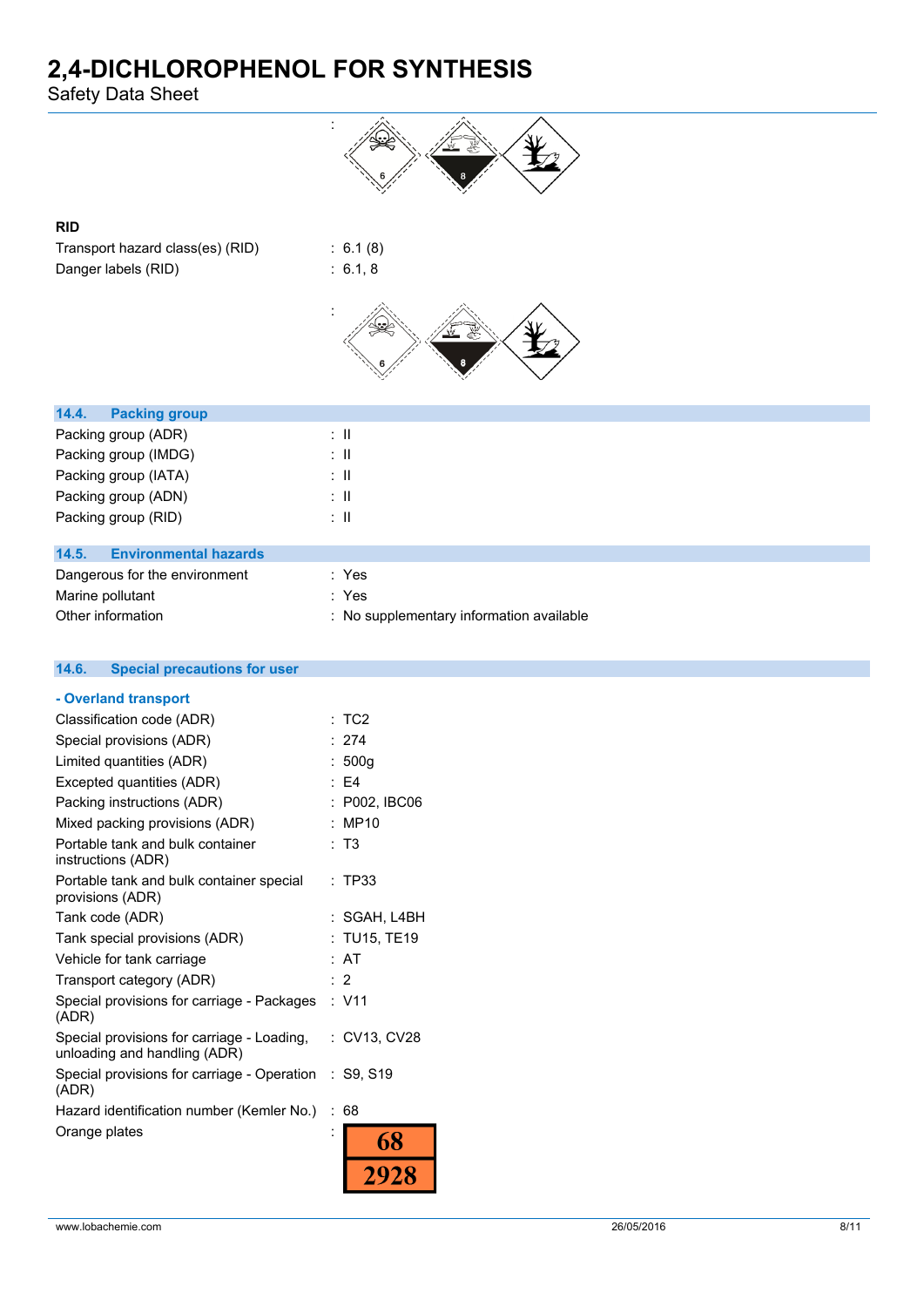Safety Data Sheet

| Tunnel restriction code (ADR)                                              | : D/E                                                                                  |
|----------------------------------------------------------------------------|----------------------------------------------------------------------------------------|
| EAC code                                                                   | : 2X                                                                                   |
| - Transport by sea                                                         |                                                                                        |
| Special provisions (IMDG)                                                  | : 274                                                                                  |
| Packing instructions (IMDG)                                                | : P002                                                                                 |
| IBC packing instructions (IMDG)                                            | $\therefore$ IBC06                                                                     |
| IBC special provisions (IMDG)                                              | $\therefore$ B21                                                                       |
| Tank instructions (IMDG)                                                   | : T3                                                                                   |
| Tank special provisions (IMDG)                                             | : TP33                                                                                 |
| EmS-No. (Fire)                                                             | $: F-A$                                                                                |
| EmS-No. (Spillage)                                                         | $: S-B$                                                                                |
| Stowage category (IMDG)                                                    | $\therefore$ B                                                                         |
| Stowage and handling (IMDG)                                                | $:$ SW2                                                                                |
| Properties and observations (IMDG)                                         | : Toxic if swallowed, by skin contact or by inhalation. Causes burns to skin, eyes and |
|                                                                            | mucous membranes.                                                                      |
| MFAG-No                                                                    | : 154                                                                                  |
| - Air transport                                                            |                                                                                        |
| PCA Excepted quantities (IATA)                                             | $\therefore$ E4                                                                        |
| PCA Limited quantities (IATA)                                              | : Y644                                                                                 |
| PCA limited quantity max net quantity<br>(IATA)                            | : 1kg                                                                                  |
| PCA packing instructions (IATA)                                            | :668                                                                                   |
| PCA max net quantity (IATA)                                                | : 15kg                                                                                 |
| CAO packing instructions (IATA)                                            | :675                                                                                   |
| CAO max net quantity (IATA)                                                | : 50kg                                                                                 |
| Special provisions (IATA)                                                  | : A5                                                                                   |
| ERG code (IATA)                                                            | :6C                                                                                    |
|                                                                            |                                                                                        |
| - Inland waterway transport                                                |                                                                                        |
| Classification code (ADN)<br>Special provisions (ADN)                      | :TC2<br>: 274, 802                                                                     |
| Limited quantities (ADN)                                                   | : 500 g                                                                                |
|                                                                            | $\therefore$ E4                                                                        |
| Excepted quantities (ADN)                                                  | $:$ PP, EP                                                                             |
| Equipment required (ADN)<br>Number of blue cones/lights (ADN)              |                                                                                        |
|                                                                            | $\therefore$ 2                                                                         |
| - Rail transport                                                           |                                                                                        |
| Classification code (RID)                                                  | :TC2                                                                                   |
| Special provisions (RID)                                                   | : 274                                                                                  |
| Excepted quantities (RID)                                                  | $\therefore$ E4                                                                        |
| Packing instructions (RID)                                                 | : P002, IBC06                                                                          |
| Mixed packing provisions (RID)                                             | : MP10                                                                                 |
| Portable tank and bulk container<br>instructions (RID)                     | : T3                                                                                   |
| Portable tank and bulk container special<br>provisions (RID)               | : TP33                                                                                 |
| Tank codes for RID tanks (RID)                                             | : SGAH, L4BH                                                                           |
| Special provisions for RID tanks (RID)                                     | : TU15                                                                                 |
| Transport category (RID)                                                   | $\therefore$ 2                                                                         |
| Special provisions for carriage - Packages : W11<br>(RID)                  |                                                                                        |
| Special provisions for carriage - Loading,<br>unloading and handling (RID) | : CW13, CW28, CW31                                                                     |
| Colis express (express parcels) (RID)                                      | : CE9                                                                                  |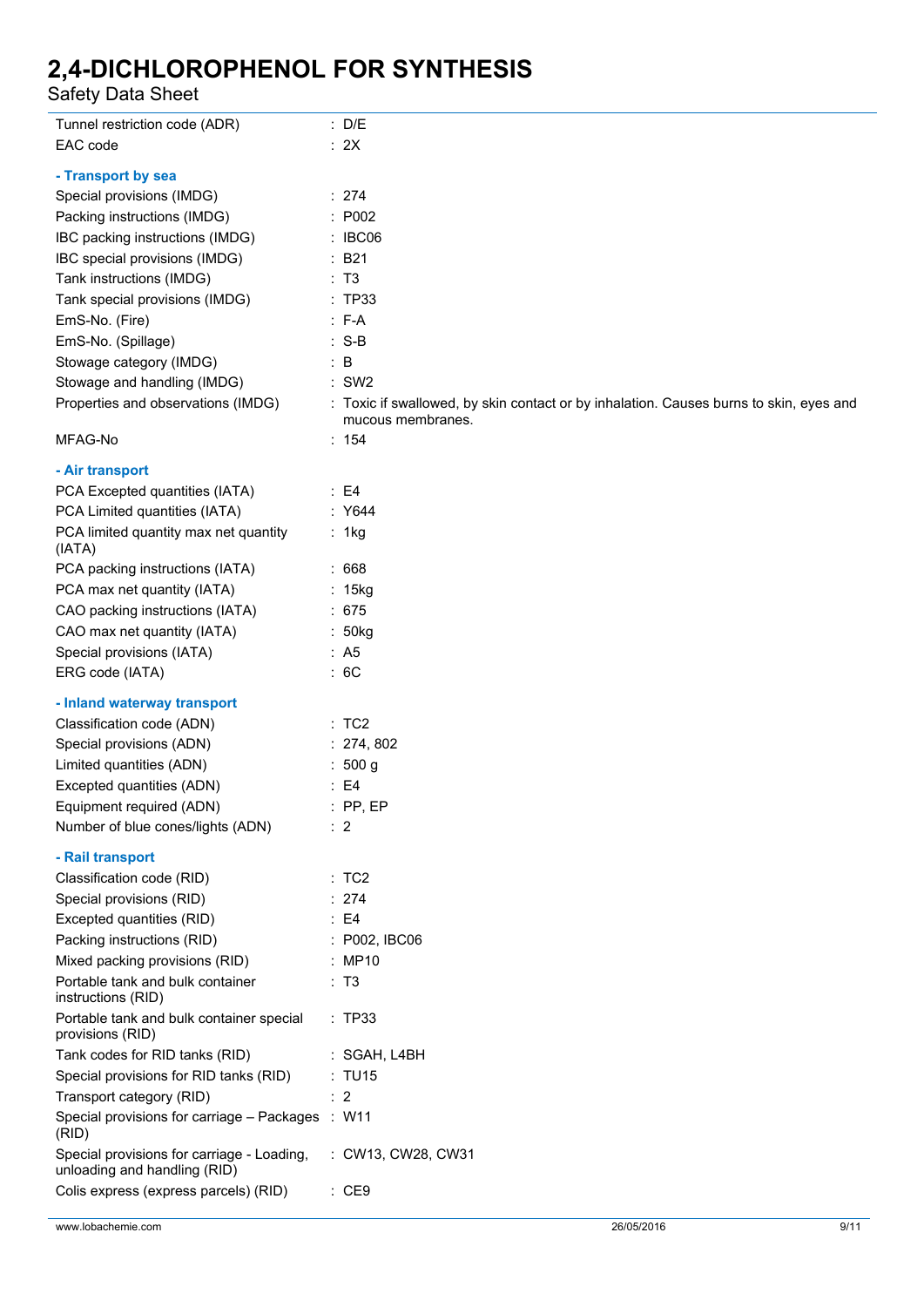Safety Data Sheet

Hazard identification number (RID) : 68

#### **14.7. Transport in bulk according to Annex II of MARPOL 73/78 and the IBC Code**

#### Not applicable

**SECTION 15: Regulatory information**

**15.1. Safety, health and environmental regulations/legislation specific for the substance or mixture**

#### **15.1.1. EU-Regulations**

No REACH Annex XVII restrictions

2,4-DICHLOROPHENOL FOR SYNTHESIS is not on the REACH Candidate List 2,4-DICHLOROPHENOL FOR SYNTHESIS is not on the REACH Annex XIV List

#### **15.1.2. National regulations**

#### **Germany**

| Reference to AwSV                                                              | : Water hazard class (WGK) 3, severe hazard to water (Classification according to<br>AwSV: ID No. 244) |
|--------------------------------------------------------------------------------|--------------------------------------------------------------------------------------------------------|
| 12th Ordinance Implementing the Federal<br>Immission Control Act - 12. BlmSchV | : Is not subject of the 12. BlmSchV (Hazardous Incident Ordinance)                                     |

#### **Netherlands**

| SZW-lijst van kankerverwekkende stoffen                                                 | : The substance is not listed            |
|-----------------------------------------------------------------------------------------|------------------------------------------|
| SZW-lijst van mutagene stoffen                                                          | : The substance is not listed            |
| NIET-limitatieve lijst van voor de<br>voortplanting giftige stoffen - Borstvoeding      | $\therefore$ The substance is not listed |
| NIET-limitatieve lijst van voor de<br>voortplanting giftige stoffen -<br>Vruchtbaarheid | : The substance is not listed            |
| NIET-limitatieve lijst van voor de<br>voortplanting giftige stoffen - Ontwikkeling      | : The substance is not listed            |

#### **Denmark**

Recommendations Danish Regulation : Young people below the age of 18 years are not allowed to use the product Pregnant/breastfeeding women working with the product must not be in direct contact with the product

## **15.2. Chemical safety assessment**

No additional information available

### **SECTION 16: Other information**